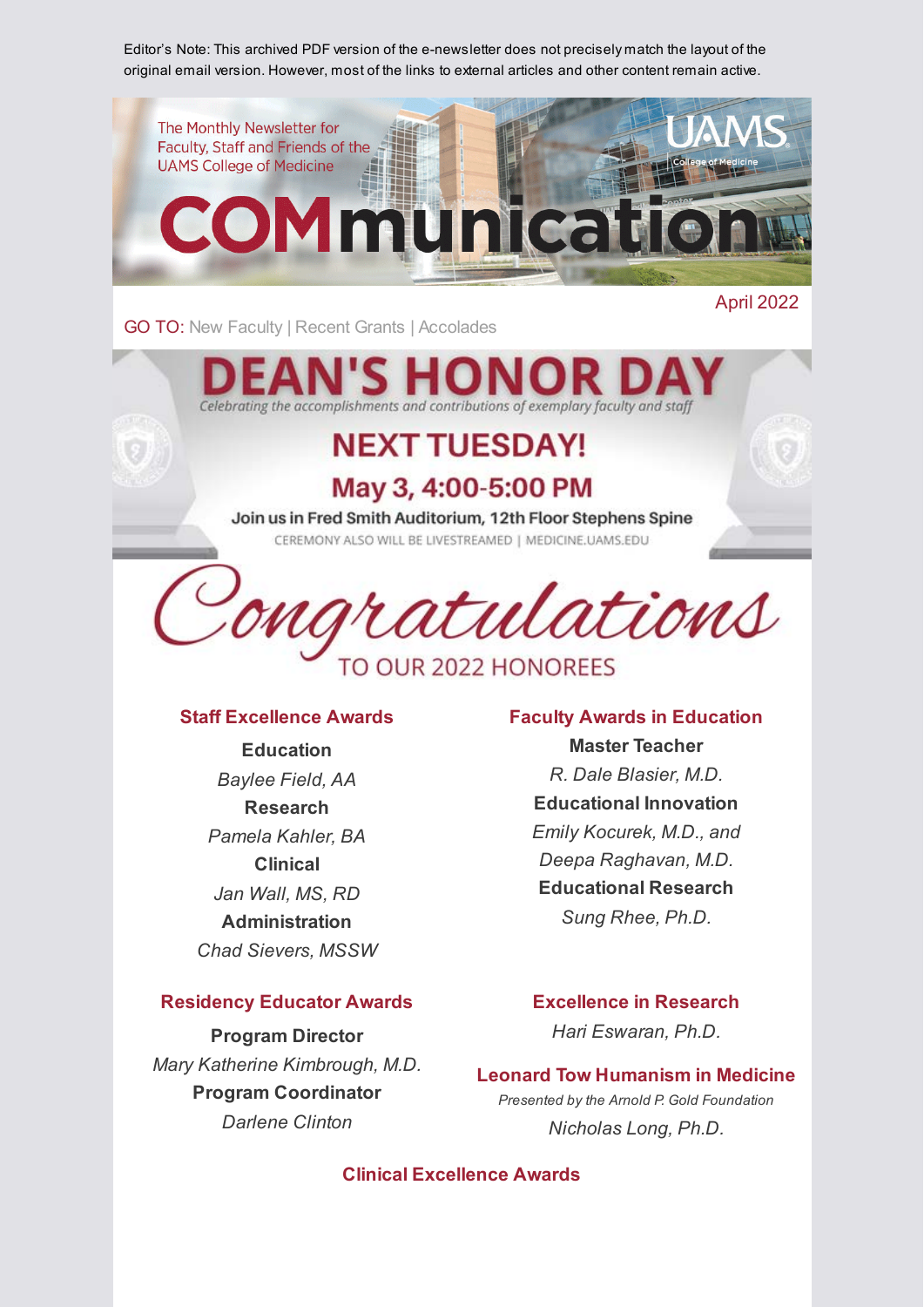**Quality and Safety**

**Clinical Collaborations & Teamwork**

*Simon Mears, M.D., Ph.D.* **Best Consulting Physician**

*Zachary Lewis, M.D.* **Rising Star Clinical Faculty**

*Raghu Ramakrishnaiah, MBBS*

*Emily Kocurek, M.D.*

### **Physician of the Year**

*Randy Maddox, M.D.*

*and the recipient of the*

## **2022 Distinguished Faculty Service Award**

*Billy R. Thomas, M.D., MPH*

## *Also honoring:*

## **Faculty Receiving Promotion and/or Tenure**

Associate Professors | Professors | Distinguished Professors

Please join us on Tuesday, May 3, to help us honor these exemplary team members – and learn what makes them so special. Also watch for photos and coverage of the awards on the College of Medicine website and in the *COMmunication* newsletter in May.

<span id="page-1-0"></span>**Back to the Top**

## **New Faculty**



**Sujit Kumar Kotapati, M.D.**, has joined the Department of **Family and Preventive Medicine** as an Assistant Professor. [READ MORE](https://medicine.uams.edu/blog/recent-faculty-appointments-april-2022/#kotapati)





**Rahul Jadhav, MBBS**, has joined the Department of **Radiology** as an Assistant Professor in the Division of **Interventional Neuroradiology**. [READ MORE](https://medicine.uams.edu/blog/recent-faculty-appointments-april-2022/#jadhav)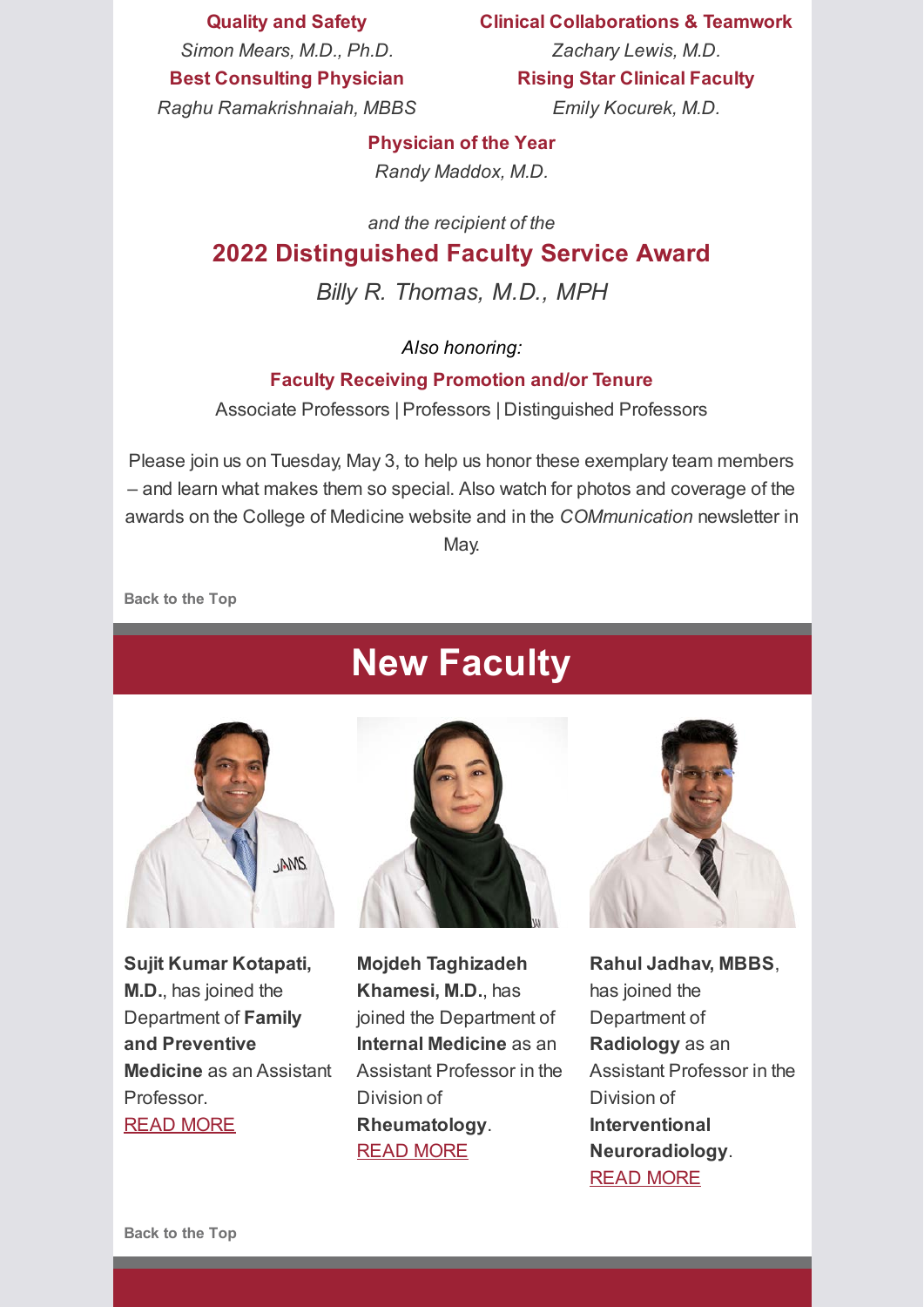## **Recent Grants**

<span id="page-2-0"></span>

**DIAGNOSING FETAL CONDITIONS** | Three grants in six months from the National Institutes of Health (NIH) are helping **Hari Eswaran, Ph.D.**, Professor and Vice Chair for Research in the Department of **Obstetrics and Gynecology** and Director of Research for the **Institute for Digital Health & Innovation**, explore promising noninvasive methods for diagnosing serious fetal health conditions. (Dr. Eswaran is also this year's recipient of the COM Excellence in Research Award, which will be presented at Dean's Honor Day on May 3!) [READ MORE](https://news.uams.edu/2022/04/27/uams-testing-new-noninvasive-device-for-diagnosing-fetal-heart-conditions/)

## **Extramural Awards**

*Congratulations to College of Medicine team members who received new extramural grants in March. This list, courtesy of the Office of the Executive Associate Dean for Research, excludes clinical trials and awards under \$10,000, as well as grants we have previously reported or highlighted above.*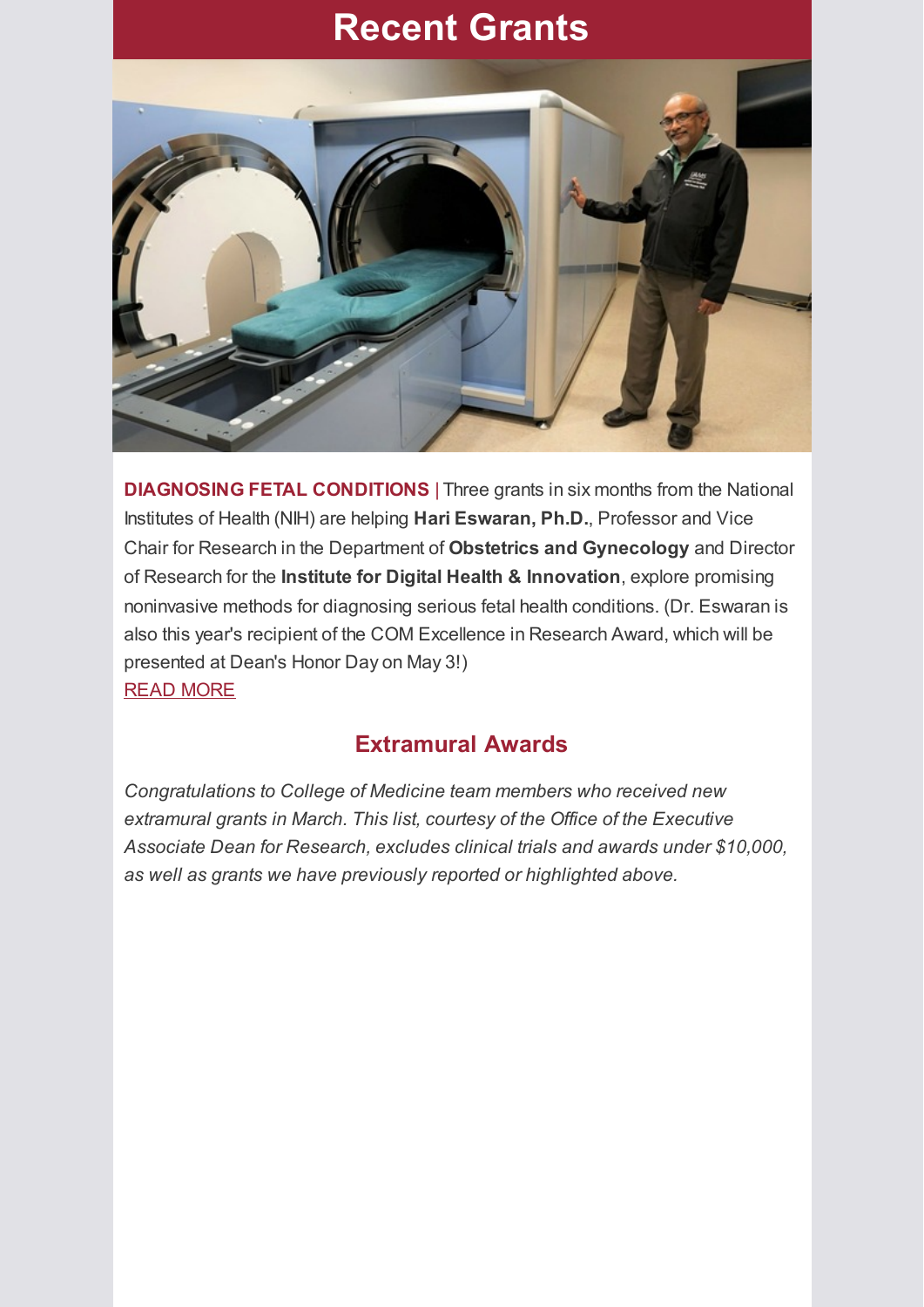**Zufeng Ding, Ph.D.**, Department of **Pharmacology and Toxicolog**y, Impact of hemodynamics on efferocytosis, NIH/NHLBI, (3/7/2022-3/31/2027), \$1,710,000.

**Mario Ferruzzi, Ph.D.**, Department of **Pediatrics**, Dietary and Physical Activity Influences on Infant/Child/Adolescent/Maternal Health and Development, ACRI Flow Through, (3/10/2022-12/31/2022), \$2,288,000.

**J. Craig Forrest, Ph.D.**, Department of **Microbiology and Immunology**, Defining mechanisms of gammaherpesvirus-driven genomic instability in B cells, NIH/NCI, (3/11/2022-2/28/2027), \$1,840,360.

**Rajikha Raja, Ph.D.**, postdoctoral fellow, Department of **Radiology**, Towards optimal diffusion MRI acquisition processing protocols for infant brain studies via development of a generic and robust framework, ABI, (3/17/2022-7/31/2022), \$11,473.

**Heather Williams, M.D.**, Department of **Obstetrics and Gynecology**, Ovarian Cancer Detection by Uterine Lavage DNA and Serum Proteins: A Phase 2 Biomarker Study, NIH/NCI, (3/11/2022-3/31/2022), \$29,249. Pass through from Massachusetts General Hospital.

<span id="page-3-0"></span>**Back to the Top**

## **Accolades**



Have you read the latest *Accolades* from Dean Smyth? The weekly email highlights recent honors and accomplishments of COM faculty, staff, residents and students. You can also [read Accolades here.](https://medicine.uams.edu/about-the-college/features/accolades/) If you know someone who deserves a shout-out, send your ideas to [COM Internal Communications.](mailto:cominternalcommunications@uams.edu)

**UAMS team members and students named in Accolades this month:**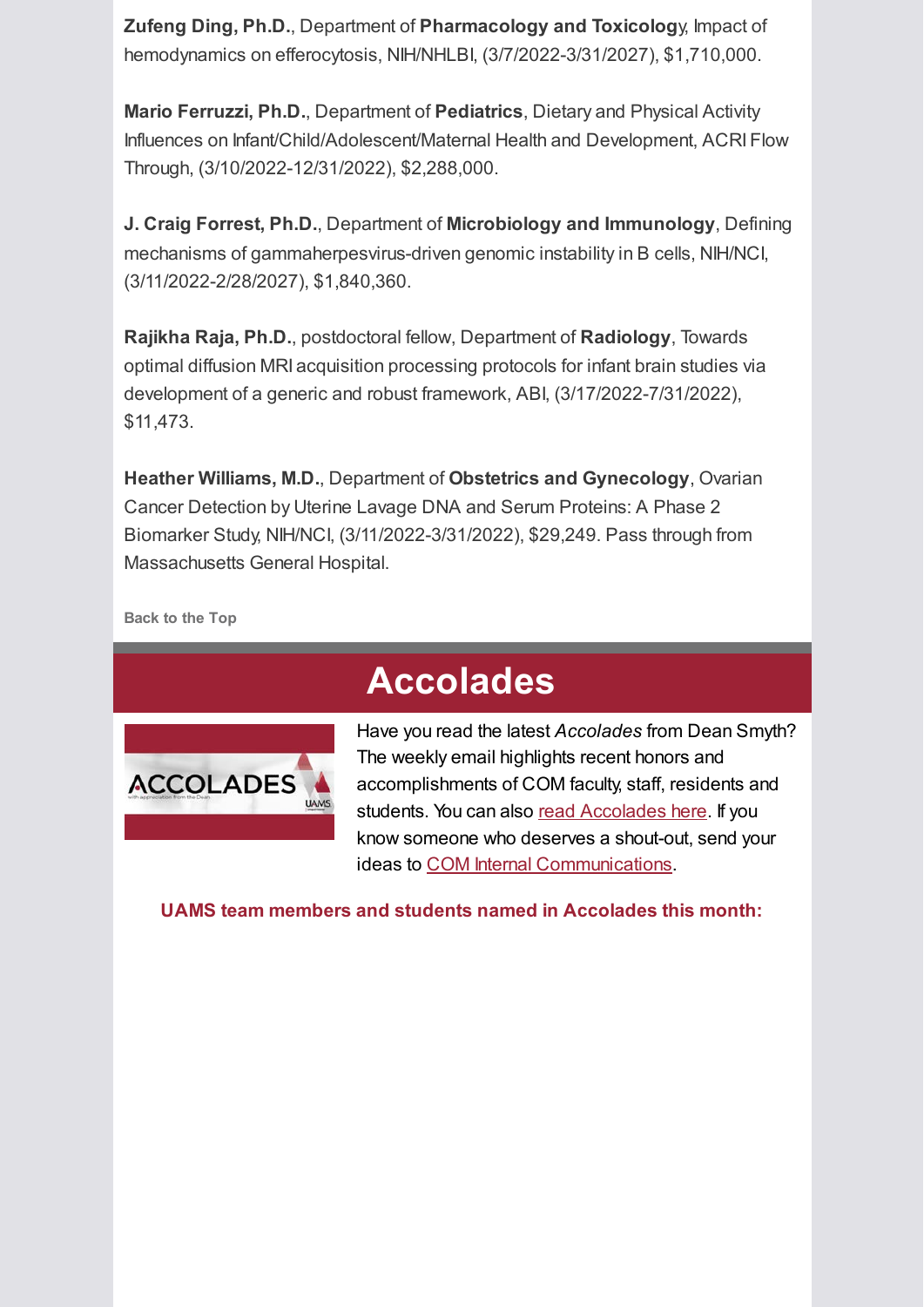Aubrey Adams Nickolas Alsup Aline Andres Tucker Andrews Jason Arthur Cody Ashby Muhammad Athar Omar Atiq Zainab Atiq Pearl Atlan Britni Ayers Ashley Banks Lowry Barnes Lance Benson Seth Berney Avi Bhavaraju Aliza Brown Heather Broyles Sheena CarlLee Joseph Chacko Karina Clemmons Shannon Coleman Stewart Coleman Pam Collier Angi Covert Erin Creighton Stefanie Daniels David Davies Ben Davis Stacia Dean Katherine Deck Tucker Doiron John Dornhoffer Lyndsay Dupree Jillian Edwards Lauren Evans Mario Ferruzzi Craig Forrest Lucy Fry Franklin John Gray Valeri Green Yunping Guo Morgan Gurel-Headley

William Henry Laura Hobart-Porter Laura Hollenbach Lu Huang Ryan Hui Nishank Jain Laura James Joe Jimmerson Donald Johann Stacie Jones Tammy Jones Kyle Kalkwarf Katie Kimbrough Emily Kocurek Michelle Krause Sara Landes Kristin Larsen Jeremy Lemmons Yuet-Kin "Ricky" Leung Spencer Lewis Zachary Lewis Lin-Xi Li Yunmeng Liu Sophia Ly Joana Mack Shelli Madison Alyson McKinnon Nikhil Meena Alli Meyers Jodi Miles Grover Miller Isabelle Racine Miousse Christoph Mora Shengyu Mu Madison Nichols Thomas Nienaber Tamara Osborn Shana Owens Pearman Parker Alejandra Pelayo Kara Phillips Paul Phillips Arpan Prabhu

MaKenzie Presley Paul Pugh Zhiqiang Qin Luann Racher Yasir Rahmatallah Sharon Reece Sung Rhee Gloria Richard-Davis Ron Robertson Valarie Robinson José Romero Brian Russ Ahmed Sallam Carina Sanvicente Sara Shalin Lorin Smith Greg Snead Antoinette Solomon Kathryn Stambough Alvin Stewart Kara Stewart Jumin Sunde Terry Takamaru Sara Tariq Chad Taylor Marilee Taylor Tondra Thomas Collette Tilly Sydney Timmerman Natalie Tips Don Vickers Jennifer Vincenzo Meredith Von Dohlen Adam Watkins Tiffany Weinkopff Alexis White Carla Williams Henry Wong Kevin Wong Venus Wright Deidre Wyrick Melissa Zielinski

#### **COM departments represented in Accolades this month:**

- Anesthesiology Biomedical Informatics Biochemistry/Molecular Biology Dermatology Emergency Medicine Family/Preventive Medicine Internal Medicine Medical Humanities/Bioethics Microbiology/Immunology Neurobiology/Developmental Sciences Neurology
- Obstetrics/Gynecology **Ophthalmology** Orthopaedic Surgery Otolaryngology-Head/Neck Surgery Pathology Pharmacy/Toxicology **Pediatrics Psychiatry** Radiation Oncology Radiology **Surgery**